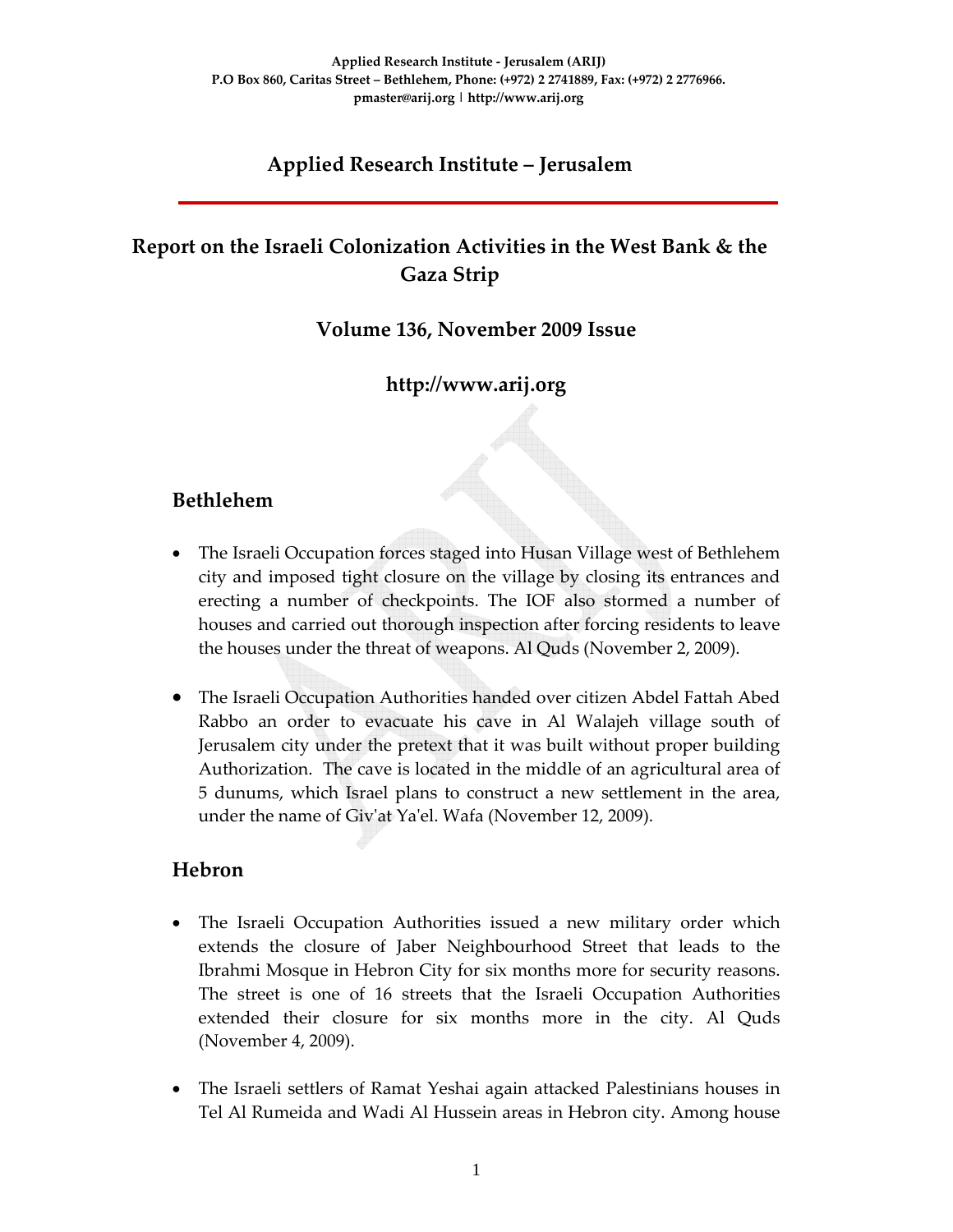owners, the following were known: Hashem, Hisham, and Hani Al ʹAzza, and Wael Al Sharbati. The Israeli soldiers did nothing to stop the settlersʹ attacks. Al Ayyam (November 8, 2009).

- Israeli Occupation forces closed the eastern entrance of Hebron and prevented Heron residents from entering the area. Several Israeli soldiers were reportedly stationed above the Halhoul Bridge northeast of Hebron, stopping traffic and preventing dozens of locals from reaching their homes. No justification was given at the scene for the searches. Maannews (November 11, 2009).
- Israeli settlers of Negohot settlement west of Dura town hindered citizens of Kherbit Salameh south of Hebron city from rehabilitating an Agricultural road in the area that will serve 25 Palestinian families who own more than 400 dunums of agricultural lands. Al Quds (November 11, 2009).
- A number of Israeli settlers living in "Abraham Avino" settlement in the center of Hebron seized a commercial building belonging to ʹAli ʹAashour Abu Snaina in al‐Sahla Street in the west of the old town for several hours. They conducted religious ceremonies in the building. PCHRGAZA (November 13, 2009).
- Israeli settlers living in "Karmi'el" settlement to the southeast of Yatta village, south of Hebron, attacked Palestinian civilians from the al‐ Hathalin Tribe and their houses in Um al‐Khair Bedouin Village. Israeli troops were present in the area, but did not intervene to stop the attack. On the same day, a number of armed Israeli settlers from "Kharsina" settlement, east of Hebron, attacked Palestinian houses in Qaizoun area using stones and empty bottles. The windows and doors of a house belonging to Ghaleb 'Abdul Karim al-Za'tari was damaged. On the following day, the settlers attacked the same area again and damaged 3 cars. PCHRGAZA (November 14, 2009).
- The Israeli Forces demolished two outposts in southern Hebron hills, next to Negohot settlements and were established on Fqeqies village lands. Al Quds (November 15, 2009).
- Israeli Occupation authorities reopened the Ibrahimi Mosque in Hebron to Muslim worshippers after closing it for two days for Jewish holidays. This was the tenth closure of the mosque this year. Maannews (November 15, 2009).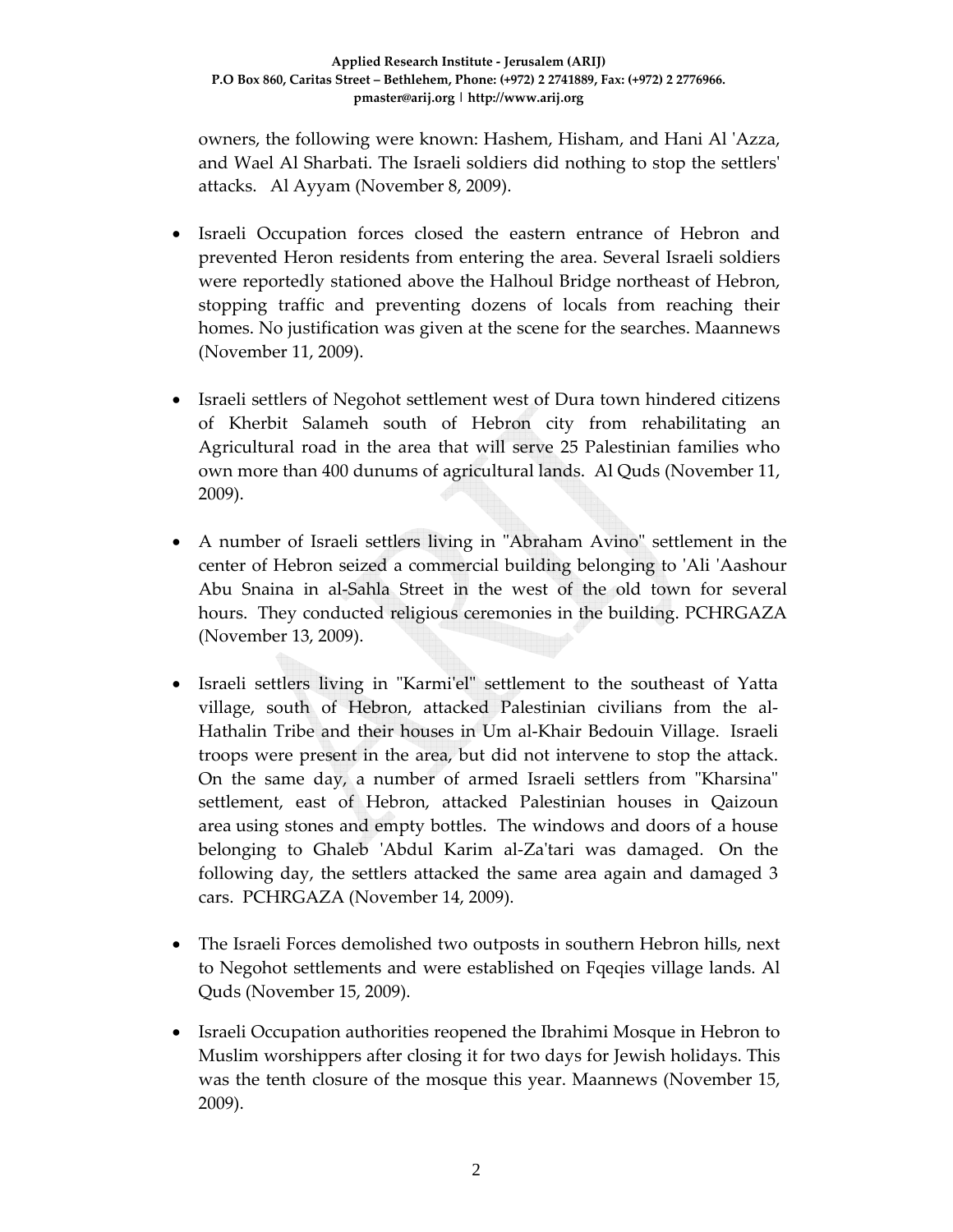- Israeli Occupation forces handed 11 notices to Palestinian civilians in Um al‐Khair village, south of Hebron, ordering the demolition of 17 civilian facilities, which includes 9 houses where 57 people, including 39 children, live. The facilities are only 50–300 meters away from "Karmi'el" settlement. IOF gave Palestinian civilians until 10 December 2009 to appeal against the orders. Maannews & PCHRGAZA (November 15, 2009).
- The Israeli settlers of Negohot settlement erected a new outpost on Fqeqis village lands, 400 meters away from the settlement of Negohot. The new outpost was also provided with electricity Al Quds (November 16, 2009).
- Israeli occupation soldiers forced Palestinians out of a house in Beit Ummar north of Hebron and used the building as a military position. The Israeli forces planted a flag on the roof of the house, which is owned by Khaled Sabarneh and his family, in the Asida neighborhood of the town. Maannews (November 18, 2009).
- The Israeli Occupation forces took over the house of Saber Sabarneh in ʹAsida area in Beit Ummer town north of Hebron city. The house is inhabited by 5 family members. Al Quds (November 20, 2009).
- The Israeli settlers of Ma'on and Karmiel settlements continued their attacks against citizens of Umm Al Khair area east of Yatta town as they attacked the tin shack of citizen 'Eida Al Hathalin in an attempt to drive her out of the area. Al Ayyam (November 21, 2009).
- The Israeli Occupation forces removed two electrical poles located between Karmiʹel settlement and At Tuwani village southeast of Yatta town under the pretext that the two poles were planted in a restricted area, on both sides of the Israeli bypass road number 317. Al Ayyam (November 27, 2009)..

### **Nablus**

- Tens of Israeli settlers attacked the village of Iraq Burin south of Nablus. Al Quds (November 1, 2009).
- Israeli Occupation forces closed the main southern road to the village of Qaryout south of Nablus. Israeli bulldozers arrived to the place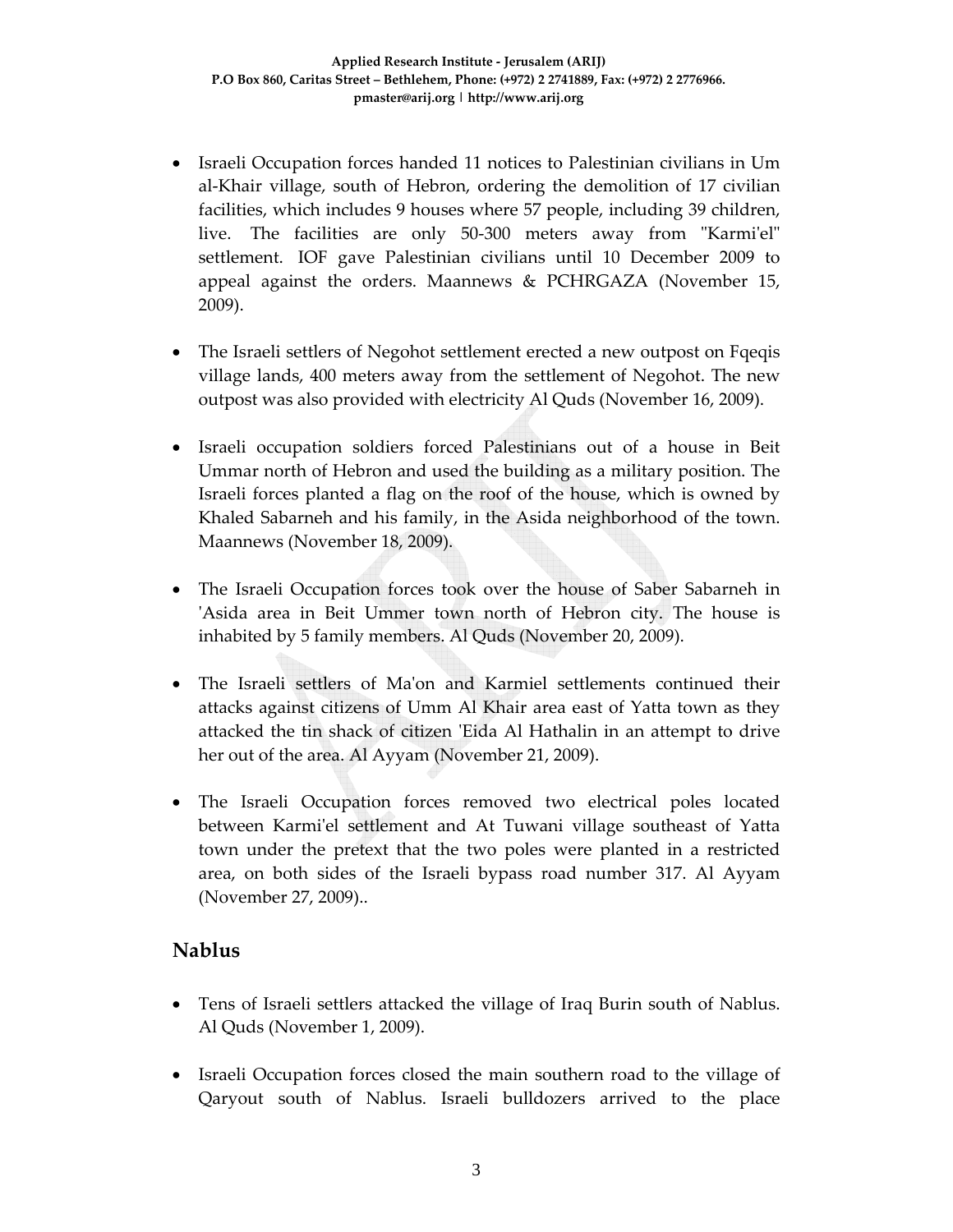accompanied by military jeeps and closed the road. The targeted entrance is the area of the village closest the the Shilo settlement entrance. Israeli troops refused to give reasons why the road was being closed, only noting they were carrying out military orders. Maannews (November 6, 2009).

- Israeli Occupation soldiers distributed warnings of house demolitions to three Palestinians from Ad‐Dahyeh, near the city of Nablus. The Israeli soldiers administered the notifications to Hazem Nather Kathem Antar, Abdel Qader Ahmad Hashem and Majdi Shukri Khalil Asi. **Maannews (November 6, 2009).**
- The Israeli settlers stormed Burin and Iraq Burin villages south of Nablus and attacked the house of Um Ayman Sofan. Al Ayyam (November 8, 2009).
- Several Israeli settlers from the Yitzhar colony cut down 97 of olive trees in the West Bank village of Burin village south of Nablus on the property of Akram Amran. Maannews (November 13, 2009).
- The Israeli Occupation Authorities handed over citizens of Rujeib Village south of Nablus city military orders to halt the construction at 12 Palestinian houses and an animal pin in Al Salahat area in the village under the pretext that these houses were build without proper building authorization. The houses are owned by Ali Rasem Sharay'a, Rasem Hamed Rawajba, Ramez Hamed Rawajba, Suʹoud Musa Dweikat, Husam Sabri Duweikat, Najeh Hasan Duweikat, Rifʹat Nayef Issa Duweikat, Hani Muhammad Al Faghesh, Daoud Hussein Rawajba, Issa Sami Duweikat, Isaac Ahmad Shihada, Jibrin Muhammad Bahanjawi and Sofian Muhammad Bahanjawi. Al Quds (November 12, 2009).
- Israeli settlers of Yetzhar settlement hindered citizens of ʹAsira Al Qiblyia from accessing their lands (Brejem and Ad Daher areas) located in close proximity of the settlement. Among citizens, the following were known: 'Adnan 'Imran Mustafa, Issa Suleiman Makhlof, 'Ali Suleiman Saleh and Mahmoud Abu Khalaf. Al Ayyam (November 12, 2009).
- Israeli settlers of Havat Gil'ad outpost threw stones at Palestinian cars driving on the road linking Nablus and Qalqilyah. Al Quds (November 24, 2009).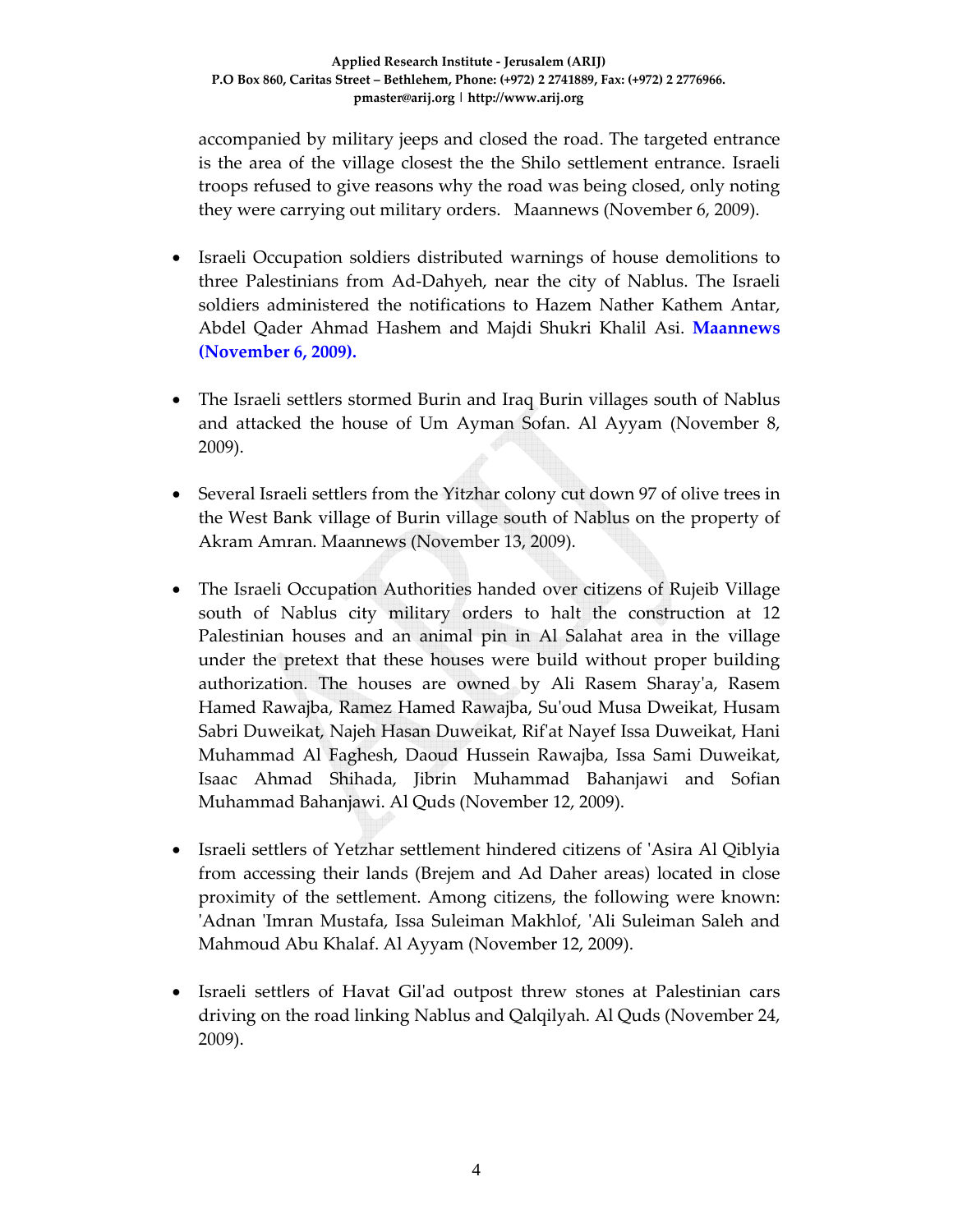- The Israeli settlers of Gid'onim settlement inside the Green line and took over 40 dunums of Yanun village lands east of Nablus city. Al Ayyam (November 27, 2009).
- Israeli Occupation forces closed the Huwwara checkpoint and the main road near the village for two hours in an effort to contain several dozen settlers trying to access Joseph's Tomb in Nablus. The Israeli soldiers forcefully prevented the large group from crossing the Huwwara area, as the crowd demanded to be let into the area to visit a religious site. Israeli law requires settlers wishing to enter Palestinian cities in the West Bank to arrange military escorts. Maannews (November 27, 2009).

### **Jerusalem**

- The Israeli settlers surveyed about 170 dunums of lands of Beit Safafa city preparing to implement Plan Number 1143B which confiscates vast areas of Beit Safafa lands to build 500 housing units and later to build another 250 housing units to annex them to Givʹat Hamatos settlements south of Jerusalem. Al Quds (November 1, 2009).
- The Israeli Occupation Authorities in Jerusalem forced Citizen Musa Mashahra to demolish his own house in Al Salʹa neighbourhood in Jabal Al Mukkabir. The house is 48 square meters and is inhabited by 6 family members. Al Quds (November 2, 2009).
- Employees of the Israeli Jerusalem Municipality removed the tent of Al Ghawi family and all its contents in Ash Sheikh Jarrah neighbourhood in Jerusalem city. Al Quds (November 2, 2009).
- The Israeli Occupation forces demolished 3 Palestinian houses and caused damages to a fourth house in Ath Thuri neighbourhood and Beit Hanina in Jerusalem city and caused the displacement of 41 Palestinian citizens. The first house is owned by Siham Ahmad Shweiki Abu Halab and is inhabited by 14 family members. The house is 70 square meters area. The second house is owned by Haron Al Qawasmi which is inhabited by 10 family members and is 80 square meters area. A third house owned by Naser Ash Shweiki was damaged due to the demolition process. The IOF also demolished a building in Wadi Ad Dam area in Beit Hanina north of Jerusalem city alleged for being built without proper licensing documents. The building is owned by Citizen Majed Muhammad Hasan Al Rajabi and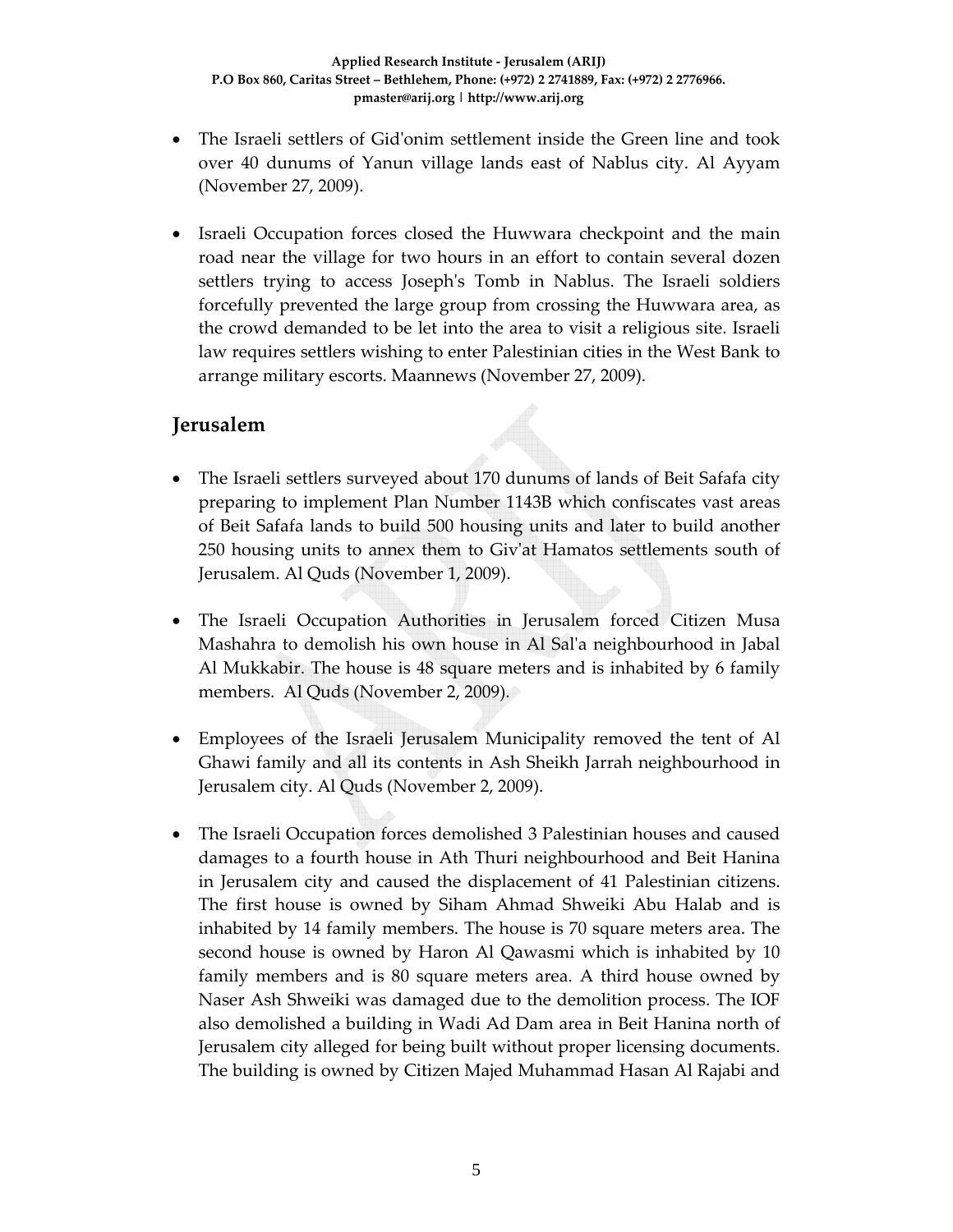#### **Applied Research Institute ‐ Jerusalem (ARIJ) P.O Box 860, Caritas Street – Bethlehem, Phone: (+972) 2 2741889, Fax: (+972) 2 2776966. pmaster@arij.org | http://www.arij.org**

is inhabited by 17 family members. The house is 120 meters square area. Al Quds (November 3, 2009).

- About 30 settlers were seen entering the house of Rifqa Al-Kurd in the Sheikh Jarrah neighborhood of East Jerusalem and throwing the familyʹs furniture into the street. The settlers have refused to leave the building and Israeli police blocked members from entering the area. Maannews (November 4, 2009).
- Restraining orders were issued to cancel the demolition of 17 apartments in a number of areas in Jerusalem city, which included, a residential building of 8 housing units owned by Ibrahim Al ʹAboushi near Al Zahraʹ Project in Beit Hanina city and is inhabited by tens of Palestinian families. The order also included four other apartments owned by Citizen Thuraya Abu Sneneh in Jabal Al Mukkabir, 3 other apartments owned by Citizen Halima Mashahra in Jabal Al Mukkabir, two apartments owned by Citizen Muhammad Yousef Abu Sneneh in Beit Hanina city. Al Quds (November 5, 2009).
- Rioting settlers forced a Palestinian family out of their home in the East Jerusalem neighborhood of Sheikh Jarrah, after the district court denied the residentsʹ appeal to remain on the premises. Shortly after the verdict was passed dozens of settlers stormed into the house with hired security guards, demanding that the family vacate immediately. The specific house in question, built 10 years ago by the al‐Kurd family, was unoccupied and locked up for eight years by court order pending the settlement of a land‐ ownership dispute. Haaretz (November 4, 2009).
- The Israeli Occupation Army stormed the Jerusalem Committee headquarter against demolition and displacement in Ar Rashid Street in Jerusalem city and confiscated the PC devices and some documents. Al Ayyam (November 7, 2009).
- The Israeli settlers attacked a number of Palestinian houses in Ash Sheikh Jarrah neighborhood and destroyed windows. Among house owners, the families of Hamad and Al Qawasmi were known. Al Ayyam (November 7, 2009).
- An Israeli order to intensify construction activities in a number of Israeli settlements in Jerusalem city. According to the Israeli Ministry of Housing and Construction and the Israeli Land Administration, more pieces of lands will be marketed for the construction of 1000 housing units next year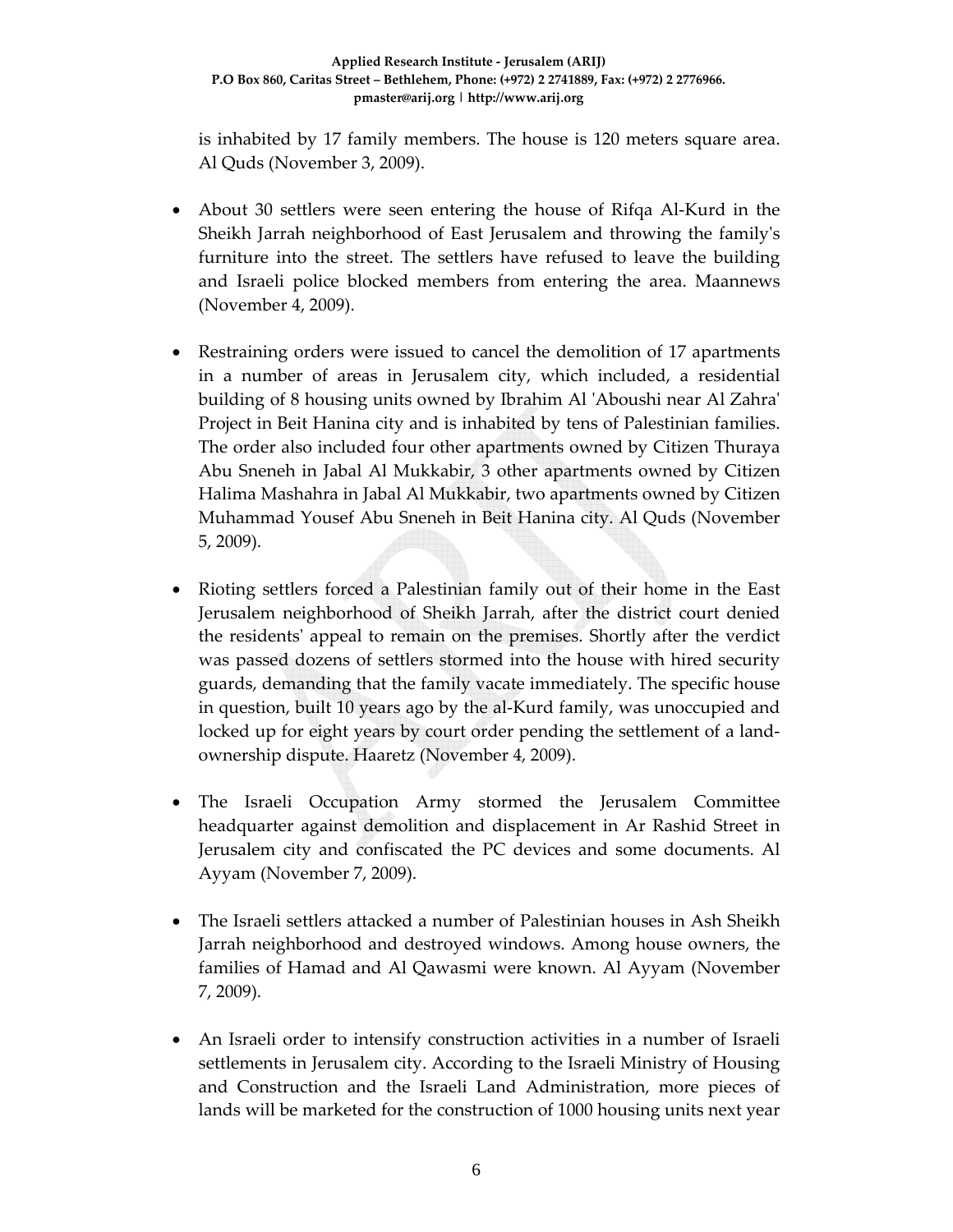and 1800 new housing units in Israeli settlements in the next few months. The tenders include 380 housing units in Kiryat Hayouvel settlement and 270 housing units in Ein Karem. Two pieces of lands will be marketed in Ramot settlement for the construction of 160 housing units and 300 housing units respectively. More pieces will be marketed to build 300 housing units in Pisgat Zeev settlement and 400 housing units in Armona Neighbourhood in Hebron, 610 housing units in Schneller camp in Gilo settlement. Tenders will also be announced for the construction of 1000 housing units in Harhoma settlement to build the new neighbourhood "Harhoma C" and 500 housing units in Ramot settlements and 450 housing units in Neve Yacoov settlements. There are two plans that are waiting to be marketed for the construction of 216 housing units and 270 housing units in Pisgat Zeʹev settlement and another for the construction of 745 housing units in Ramot settlement. Al Quds (November 7, 2009).

- The Israeli Municipality of Jerusalem issued an order to demolish the building of Sharhabil ʹAlqam in Tel Al Foul area in Beit Hanina city. Mr. ʹAlqam started constructing the building in 2002, on 500 square metres area. The building is composed on 7 floors and includes 25 apartments. Al Ayyam (November 8, 2009).
- Israeli municipality of Jerusalem staff delivered a notice to demolish the Womenʹs Society office in the Old City of Jerusalem, accusing the organization of 100 square meters of unlicensed construction. The organization provides a range of services to women and children in the field of rehabilitation and culture and is located in the Al‐Magharbeh neighborhood south of the Al‐Aqsa Mosque. Maannews (November 9, 2009).
- The Israeli municipality of Jerusalem delivered 17 demolition notices in the Al‐Bustan neighborhood in Silwan city (8 notices), Ein Al‐Luzeh and Al‐Yaman neighborhoods in Silwan, also in East Jerusalem. Around 100 Palestinian houses are already slated for demolition in the same area alleged for lacking construction permits. Maannews (November 9, 2009).
- The Israeli court fined resident ʹAli Al Juʹba 10000 NIS for living in a mobile caravan without getting a license in Al Sahel Street in At Tur neighbourhood. Al Quds (November 14, 2009).
- Jerusalem brothers Danny and Benny Cohen have gone public with their ownership claim of "thousands" of dunums (quarter‐acres) of land in southern Jerusalem, on which they hope to build between 1,000 and 12,000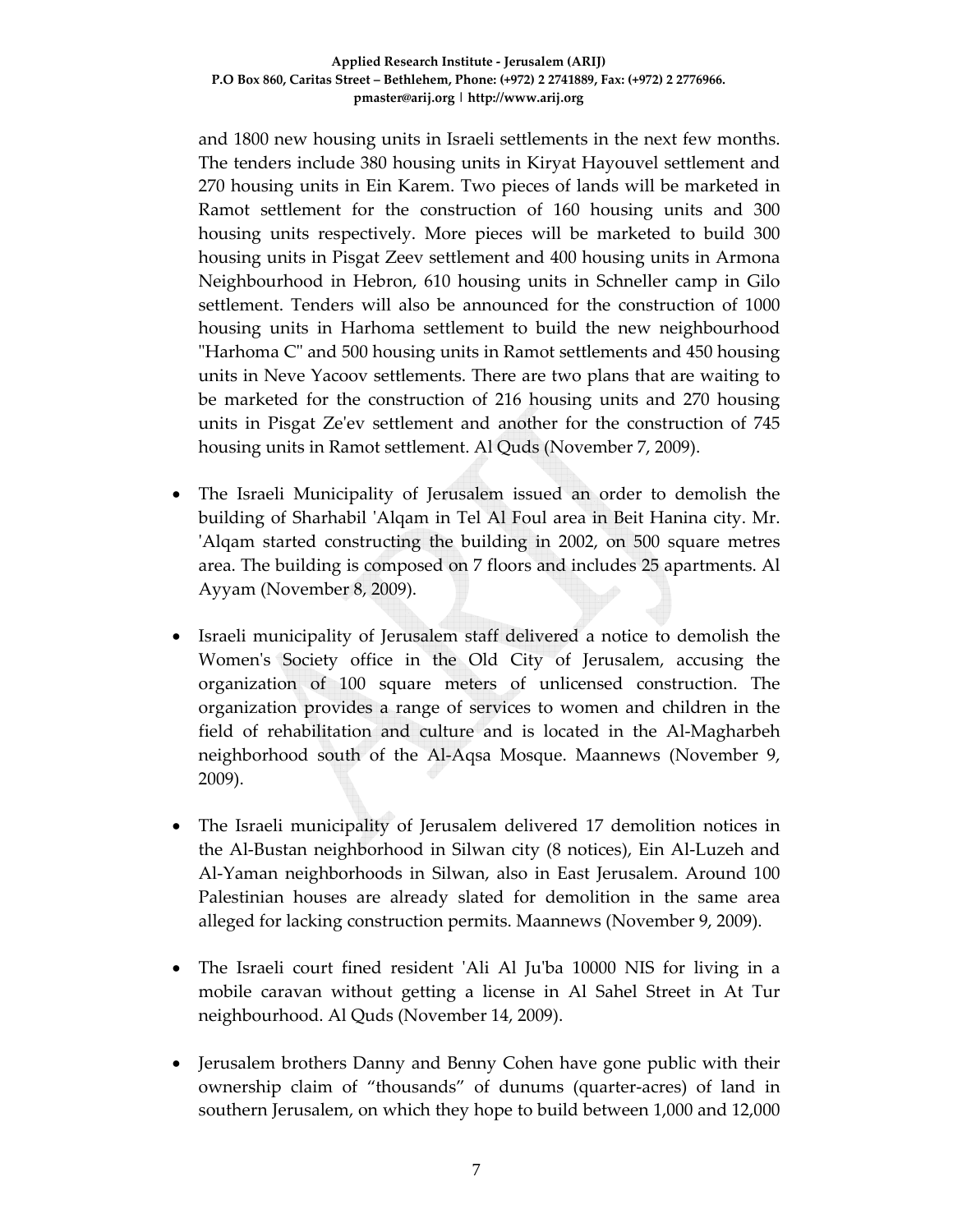#### **Applied Research Institute ‐ Jerusalem (ARIJ) P.O Box 860, Caritas Street – Bethlehem, Phone: (+972) 2 2741889, Fax: (+972) 2 2776966. pmaster@arij.org | http://www.arij.org**

housing units. The Cohens are little‐known businessmen who said to have purchased, over the past 26 years, thousands of acres of land along the Jerusalem‐Bethlehem seam line area. They said they plan to file, within a few months, a construction plan for the area ‐ Givat Yael ‐ with the Jerusalem Regional Planning and Building Commission. Construction in this area means expanding the borders of greater Jerusalem. Globes (November 15, 2009).

- The Jerusalem District Planning and Building Committee authorized the construction of 900 new housing units in East Jerusalemʹs Gilo settlement, prompting an expression of "dismay" from the White House. The plan approved, known as the "Western Slopes of Gilo" project, is the first stage of a much broader expansion of the southern Jerusalem neighborhood. The current expansion is in the direction of the Malha neighborhood. The full plan, which is already included in Jerusalem's master plan, will also expand the neighborhood southward. In addition, plans exist for major construction in the area between Gilo and Har Homa and around the neighborhood of Givat Hamatos. Overall, plans are in various stages of approval for 4,000 housing units in Gilo and its environs. All of these units would be over the Green Line. Haaretz (November 16, 2009).
- The Israeli Municipality of Jerusalem handed over the families of Al Qabbani and Al 'Awawda in the Dung gate in the Old city of Jerusalem orders to evict their houses within ten days time. The house of Al Qabbani family is 18 square meters area and is inhabited by 6 family members; while the 2 storey house of Al 'Awawda family is inhabited by two families. November 16, 2009).
- The Israeli Occupation bulldozers demolished the house of Nasri Nassar Al Husseini which is inhabited by 30 family members and is composed of 4 appartments in Wadi Qaddum Neighbourhood south of Jerusalem city. Al Quds (November 17, 2009).
- The Israeli Occupation bulldozers affliated to the Israeli Municipality of Jerusalem demolished the houses of Khaled Ar Ruweidi and Muhammad ʹAwwad in Al Bustan Neighbourhood in Jerusalem city. The Demolition process caused the displacement of 18 people form both houses. Al Quds (November 18, 2009).
- Residents of the Nof Zion housing compound gathered to celebrate the government's approval of building plans for 105 new homes in the mainly Palestinian area of Jabal Mukaber. Amongst the attendees of the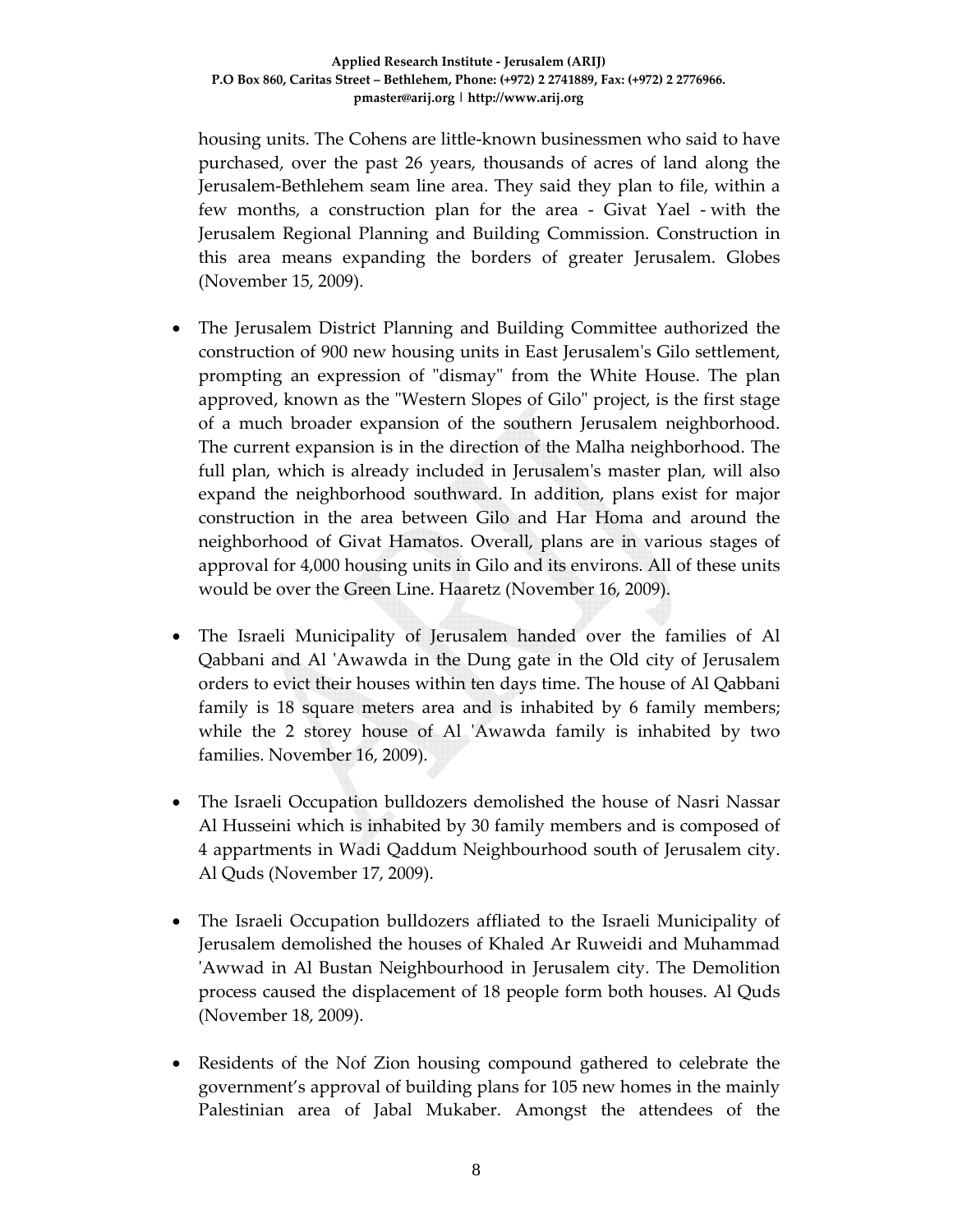celebration were Member of Knesset Danny Danon and 25 Peace Now activists. The Digal Investments and Holding Ltd, the firm responsible for Nof Zion's construction, further said they received approval for their third and fourth stages, which, according to construction plans on Digal's website, includes a shopping centre, hotel and country club. The housing complex, described by Digal as "a private Jerusalem neighborhood" offers its residents panoramic views of Jerusalem, including the Old City. "Nof Zion" translates from Hebrew as "View of Zion." Maannews (November 18, 2009).

- The Israeli Municipality of Jerusalem ordered the demolition of the building of the Old Town Women Society in Wadi Hilwa quarter in Silwan village to the south of the old town of Jerusalem. The owner of the building, Eyad Ramadan, received the demolition order on 09 November 2009. It is worth mentioning that municipal officials, escorted by Israeli forces, photographed the building more than 15 months ago. The building originally stood on a 20‐square‐meter area, but and additional 30‐square‐ meter area has been added to it. The Old Town Women Society provides services to at least 70 Palestinian families in Jerusalem. PCHRGAZA (November 18, 2009).
- Last minute political pressure is preventing the implementation of a Supreme Court ruling to evacuate Beit Yehonatan, which was established in East Jerusalem by the right‐wing group Ateret Cohanim. In July 2008 the court ruled that the seven‐story structure in the Silwan neighborhood must be shuttered. Haaretz (November 18, 2009).
- The Israeli occupation bulldozers demolished two Palestinian houses in east Jerusalem. The first house is owned by citizen ʹAteya Qaraeen and is located in Al Baq'a neighbourhood in Beit Hanina city; the house is 108 meters square area and is inhabited by 11 people. While the second house is composed of four storeys and is owned by Naser Nassar Al Husseni and his sons in Wadi Qaddum village in Ras Al 'Amud area. The four apartments (two storeys) were inhabited by 30 people. It is worth mentioning that families weren't given time to salvage their properties. Maannews (November 18, 2009).
- Violent protests erupted between Jerusalem residents and Israeli occupation troops as forces demolished the house of Abbas Ar‐Ruweidi in in Be'r Ayoub area in Al‐Bustan neighborhood in Silwan, East Jerusalem. The house is 80 meters square area and is inhabited by 18 people. Maannews (November 19, 2009).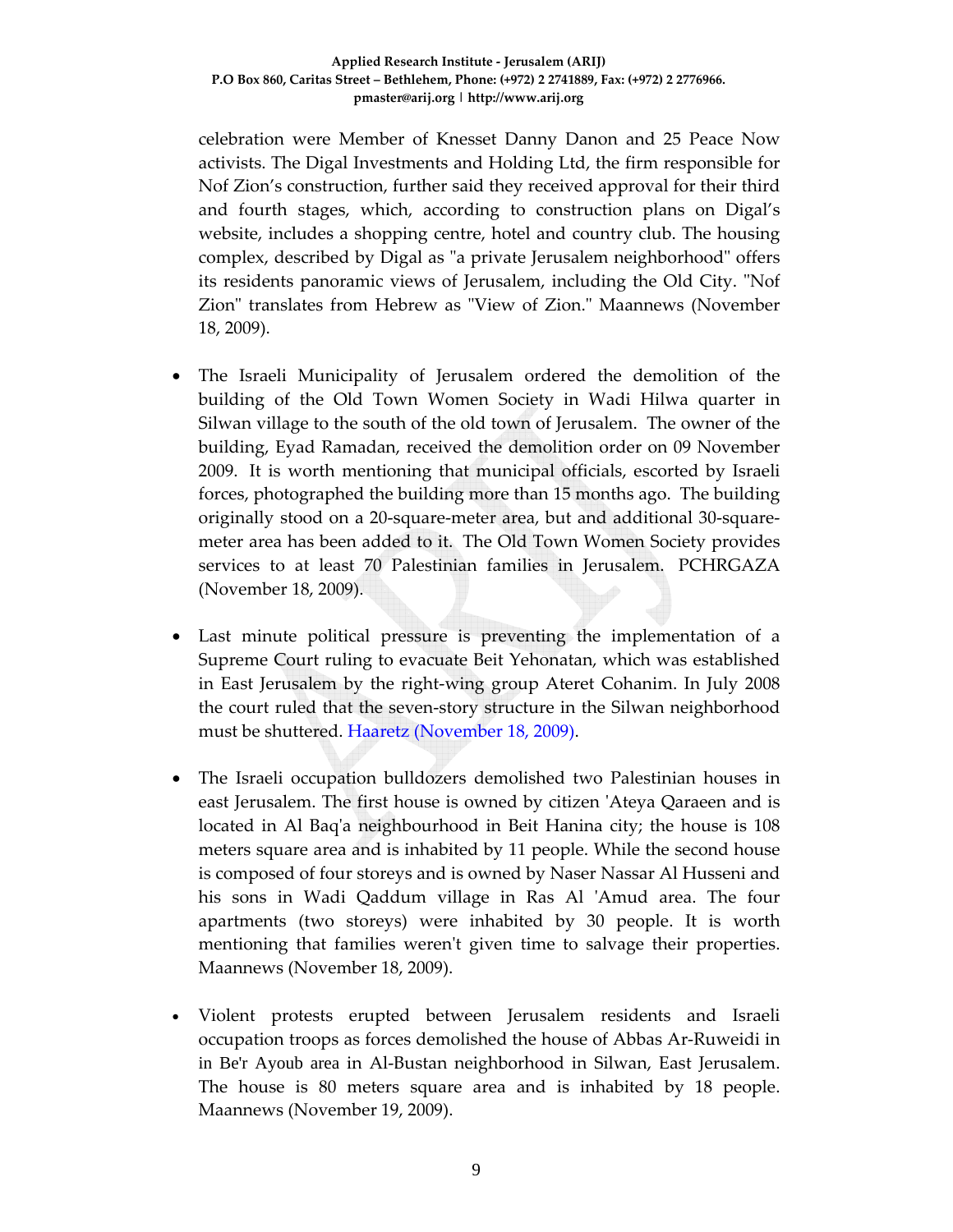- Israeli Occupation bulldozers demolished a two-family Palestinian home in the town of Al‐Issawiya in occupied East Jerusalem. Israeli forces entered the village with three bulldozers on the premise of carrying out demolition orders, and noted Israeli police and border guards blocked off the main entrances of the community. The 290‐square‐meter structure is composed of two storeys and is owned by Abdul‐Halim Dari, and Ibrahim Dari. Both houses are inhabited by 15 people. Maannews (November 19, 2009).
- The Israeli Occupation bulldozers demolished Silwan women society in Wadi Hilwah area in Silwan city. The society is 100 meters square area and is owned by Iyad Siyam. Al Quds (November 19, 2009).
- Israeli municipal authorities handed over demolition orders to 14 Palestinian families in Al Issawiya town east of Jerusalem, 6 houses in Beit Hanina and 3 in Shu'fat Town. Maannews (November 19, 2009).
- Israeli Occupation police and Jerusalem Municipality officers raided the main entrance to Shu'fat Refugee Camp and confiscated large quantities of vegetables from street vendors and demolished their stands. Maannews (November 19, 2009)**.**
- The Israeli Occupation Forces along with Israeli settlers stormed the house of Fatima Muhammad Silwadi in Kubaniyet Um Haroun in Ash Sheikh Jarrah neighborhood in Jerusalem city and asked the resident to evacuate the house under the pretext that the house is a Jewish property. Al Quds (November 19, 2009).
- Excavation works to built two new tunnels and electrical elevators to link Al Sharaf neighbourhood in the old city of Jerusalem city with The Western wall area and Al Magharba gate. Al Quds (November 19, 2009).
- The Israeli ministry of housing and construction postponed the issuing of tenders for 1,500 housing units in Pisgat Zeev and Har Homa. Ynetnews (November 20, 2009).
- A group of Israeli settlers wrote racist slogans on the walls of a Mosque and a community centre in Beit Safafa south of Jerusalem. The settlers also torn the tires of three cars in the town. Al Ayyam (November 26, 2009).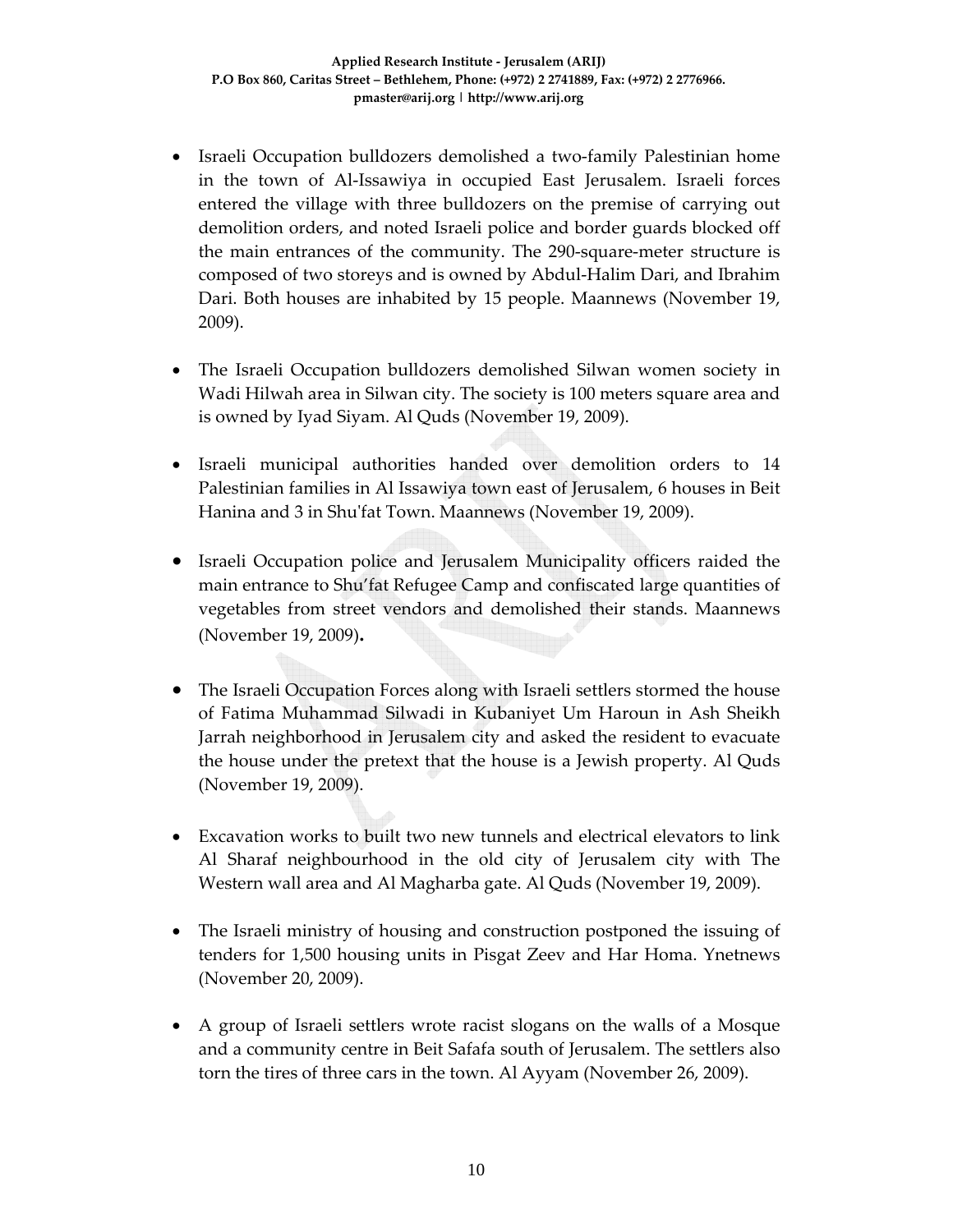- The Israeli Occupation Authorities handed over residents of Al Bustan neighbourhood in Silwan city south of Jerusalem house demolition orders under the pretext of being built without proper authorization from the Israeli Municipality of Jerusalem. Al Quds (November 26, 2009).
- The Israeli Occupation Authorities handed over Al Jaʹabis families in Jabal Al Mukkabir southeast of Jerusalem city 21 house demolition orders under the pretext that their houses were built without proper licensing documents. It is worth mentioning that the Israeli Municipality of Jerusalem rejected a plan presented by Al Jaʹabis families to obtain building permits for the familiesʹ houses. Al Quds (November 26, 2009).
- An appeal by the Al-Kurd family in Ash Shiekh Jarrah neighborhood in Jerusalem city to return to their home was turned down an Israeli magistrate's court, effectively handing control of the house to settlers. An appeal submitted by the family will be heard on 2 December in the Jerusalem District Court. Maannews (November 30, 2009).

### **Jenin**

- The Israeli Occupation forces staged into Burqin village south of Jenin city and stormed a number of Palestinian houses under the pretext of searching for wanted Palestinians. Al Ayyam (November 5, 2009).
- The Israeli Occupation forces staged into Kafr Dan village and stormed a number of green houses and agricultural facilities under the pretext of searching for unlicensed water wells. Al Quds (November 19, 2009).
- The Israeli Occupation Forces staged into Rummana village west of Jenin city and stormed the house of Sari Mahmoud Sbeihat and messed up contents. The IOF also staged into Raba and Yaʹbad villages and stormed a number of Palestinian houses. Among owners, the following were known: Muhammad Ibrahim ʹAref Zayd, Iz Ad Din ʹAmarna, ʹAdnan Yasin Hamarsha from Yaʹba village; ʹAli Ibrahim Abu Hasan, Hasan ʹAli Ibrahim and Salah ʹAli Ibrahim from Raba village. Al Ayyam (November 24, 2009).

### **Tubas**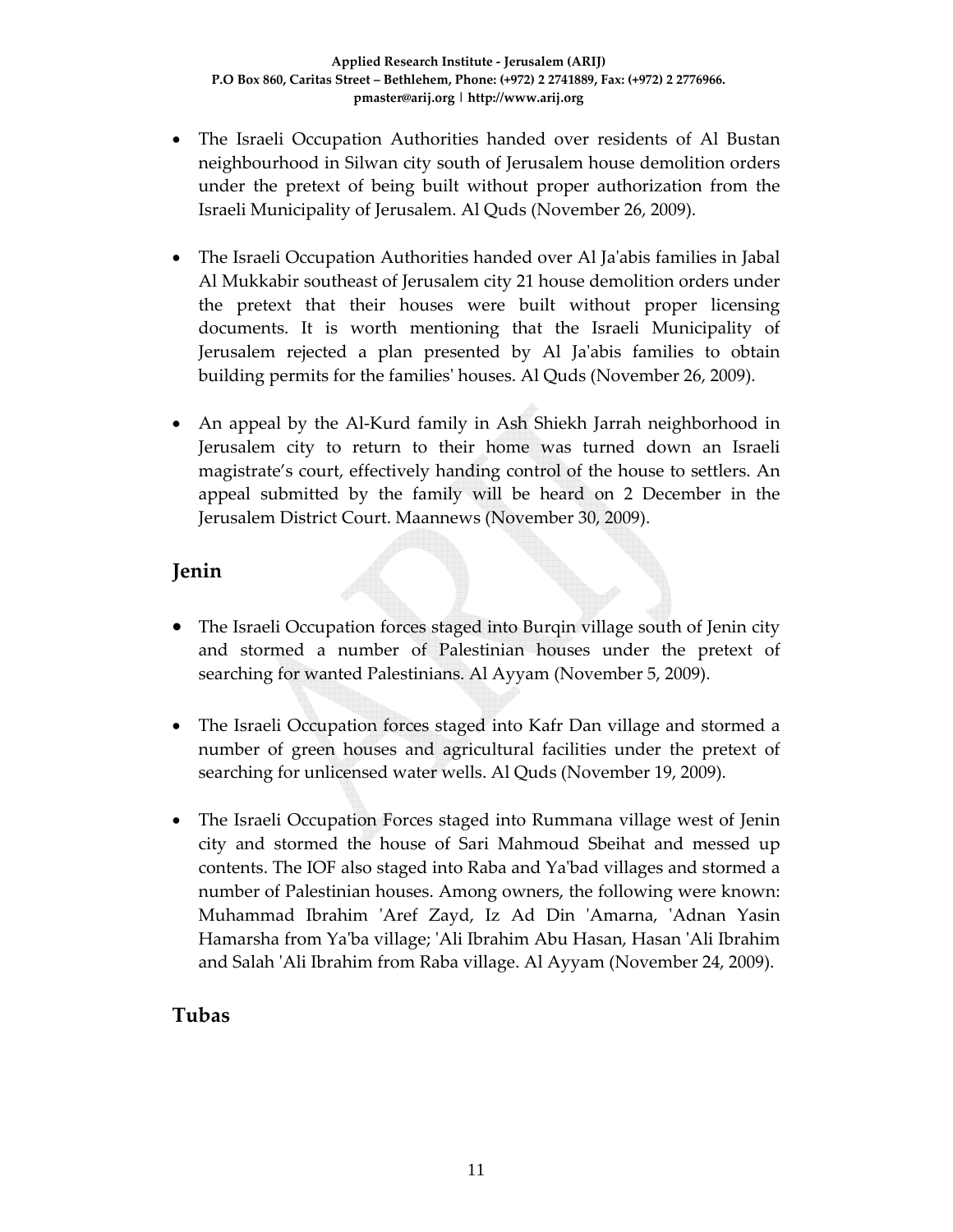- The Israeli Occupation Forces stormed a café owned by Ahmad Daraghmah in Tubas city after detaining all people in the Café. Al Ayyam (November 5, 2009).
- The Israeli Occupation Authorities handed over citizens of Al Zubeidat community in the Jordan valley area to halt the construction at 15 residential shacks and animal pins under the pretext of being built without proper licensing documents. Wafa (November 19, 2009).
- The Israeli Occupation Authorities handed over 7 Palestinian families in Al 'Aqaba and Tayaseer communities house demolition orders under the pretext that their houses were built without proper licensing documents. Owners of the houses are: Abdel Naser Sbeih, Hisham Husni Sbeih and Ahmad Jameel Sbieh from Al ʹAqaba village; Mahmoud and Jabr Najeh Hamdan from Tayaseer village. Al Ayyam (November 26, 2009).

### **Tulkarem**

• The Israeli Occupation Forces staged into Deir Al Ghsoun village north of Tulkarem and carried out an intensive house search in a number of Palestinian houses in the village. Among house owners, the following were known: Bahaʹ Abu Saʹ, Muhammad ʹAtwa and Qais Abu Saʹ. Al Ayyam (November 2, 2009).

# **Qalqilyah**

- Israeli Occupation Forces completed the construction of a fence along bypass road #55 to the north of ʹAzzun village, east of Qalqilyah, allegedly to prevent stone throwing at Israeli vehicle traveling on the road, which links Nablus and Qalqilyah. The fence is 3.5 kilometers long and two meters wide. Israeli forces had started establishing the fence a year ago. With the establishment of this fence, 'Azzoun village had become totally isolated, and at least 1,300 dunums of its agricultural land have become separated from it. Israeli forces have also imposed restrictions on construction near the fence. Palestinian civilians have to resort to alternative longer roads to travel to Qalqilyah and to reach their lands. PCHRGAZA (November 13, 2009).
- The Israeli Occupation authorities handed over citizen 'Akrumah Yousef Saleem and Muhammad ʹAsi Jamal from Azzun village east of Qalqilyah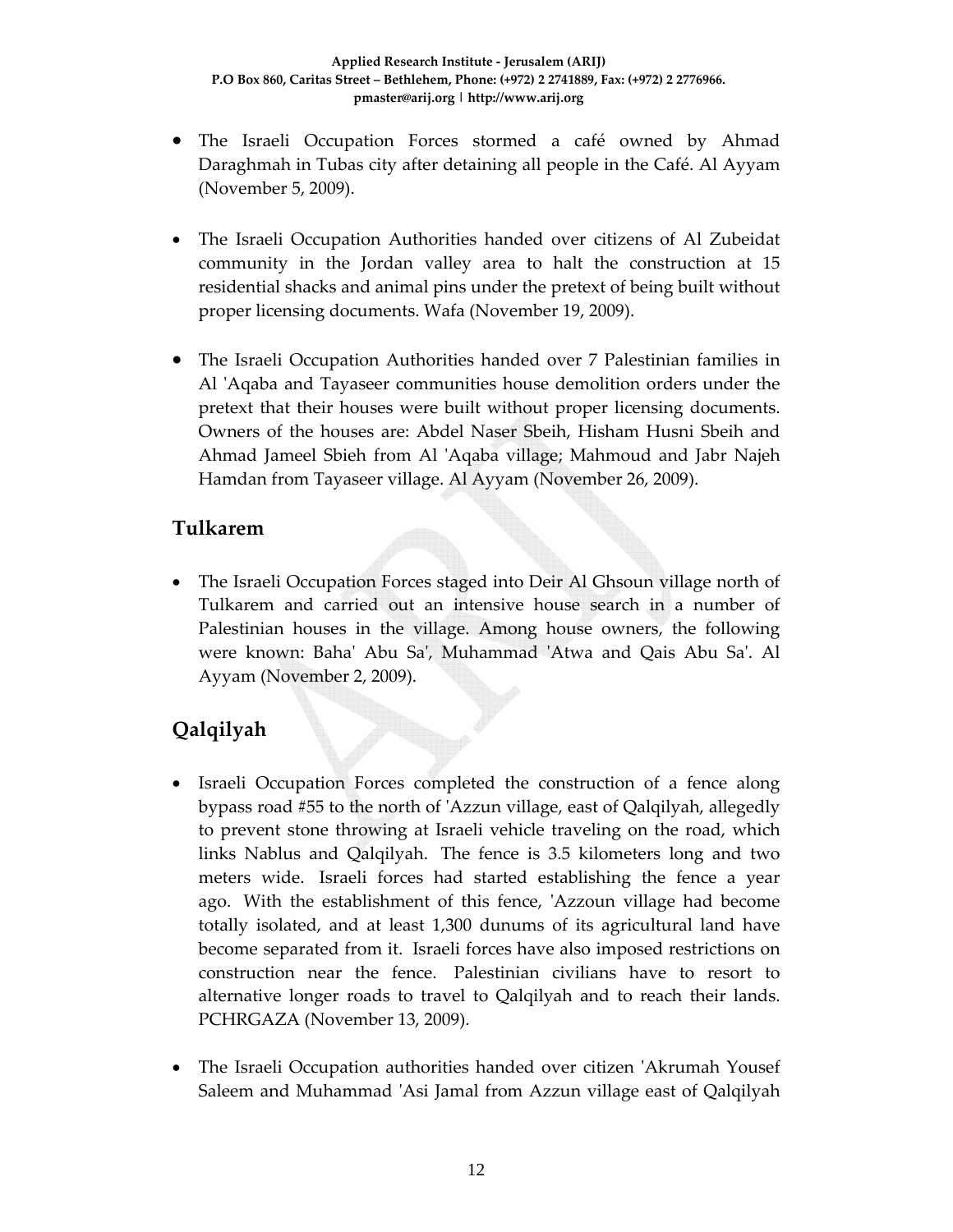city under the pretext that the two houses were built without proper building authorization. Al Quds (January 18, 2009).

Personnel from the Israeli planning and construction committee of the socalled Israeli civil administration in the West Bank handed over halt‐ of ‐ construction orders to 7 citizens form Azzun village east of Qalqilyah city orate against their houses and agricultural installations under the pretext that their houses were built without proper authorization from the Israeli civil Administration in the area due to their location in Area "C" which falls under the full Israeli Control. The owners are Naser Salameh Salim, ʹIkrima Yusif Salim , Azem Mohammed Salim, Rashid Abdullah Hussein, Musa Sulieman Abu Labada, Saiʹd Suker Salim, Kamal Yusif Salim. Wafa (November 19, 2009).

### **Ramallah**

- Landscapers in what will some day be Rawabi city, a planned community six kilometers north of Ramallah, were ordered by Israeli forces to stop planting more than 2,000 trees ordered for part of the project's "Grow for a Greener Palestine" program. The soldiers told workers tree planting was illegal because the area in question was "Area  $C$ " and under Israeli civil and military control. Maannews (November 6, 2009).
- Settlers of the unauthorized West Bank outpost Gi'vat Yosef admitted that a Civil Administration official who had come to deliver demolition orders, after locking him outside the settlement gates. Israel Police officers and security forces were summoned to the outpost gates to attempt to negotiate with residents of the outpost, which is located near the southern West Bank settlement of Beit El. Haaretz (November 9, 2009).
- Jabaʹ Village Regional Council assisted by the Yesh Din Human Rights Organization, filed a petition to the High Court of Justice demanding that a fence preventing villagers from working lands they cultivated for years be removed. The lands of Jabaʹ Village have been adjacent to the settlement of Geva-Binyamin since 2003, when the illegal fence was erected, annexing numerous plots, and denying the village farmers' access. The total size of lands so trapped is 394 dunums. In addition to the plots that were de facto annexed to the settlement after the fence surrounded them, the settlement of Geva‐Binyamin also holds some 145 dunums of Jaba' Village residents' privately-owned lands. The landowners cannot access these plots as well, and over the years several public buildings were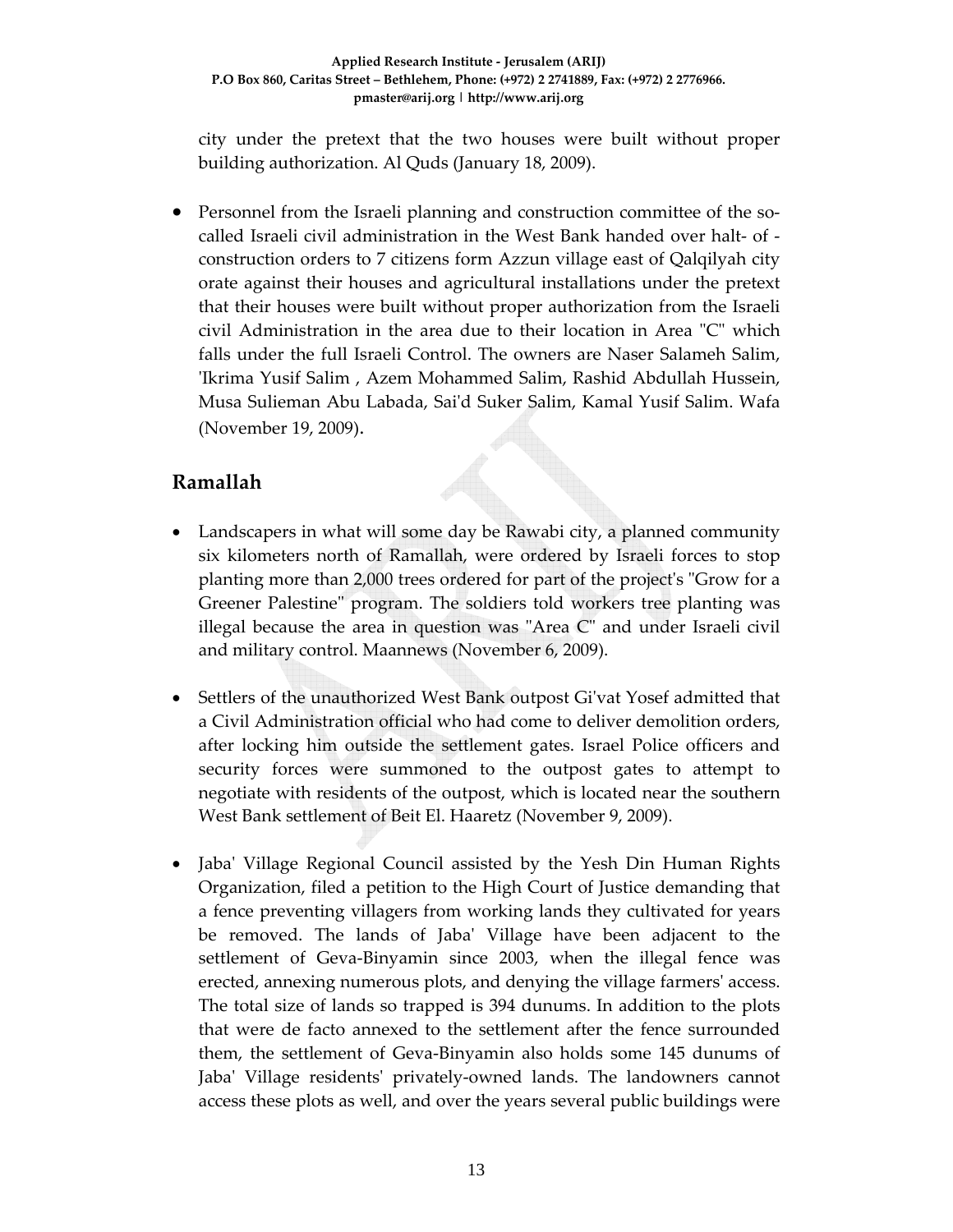built there even though these plots are formally outside the settlementʹs jurisdiction. Yesh‐Din (November 11, 2009).

- Israeli Occupation forces ordered a cease of construction in al-Bireh Stadium, allegedly due to the lack of a construction license. The Mayor of al‐Bireh, Jamal al‐Tawil, stated that the area where the stadium is being constructed is a part of the city, which has been added to its boundaries since 1976. Since that time, the municipality has implemented many infrastructure projects in the area and offered construction licenses to many Palestinians, without facing any problem. PCHRGAZA (November 14, 2009).
- The Rigafim organization filed a petition to the Israeli Supreme court to demolish five Palestinian houses south of Al Mazraʹa Al Qiblyia village in Ramallah city. Al Quds (November 17, 2009).
- The Israeli Occupation Authorities handed over Al Lubban Al Gharbi residents northwest of Ramallah city orders to demolish three Palestinian houses in the village under the pretext that the houses were built without proper authorization. The houses are owned by Ahmad Yacoub Salem, Nitham ʹAtallah Salem and Muhammad Abed Radwan. The IO forces also confiscated some contents of 8 Commercial stores in the village and losses are estimated at 50‐60 Thousand NIS. Al Ayyam (November 18, 2009).
- The Yesh Din organization has filed a petition on behalf of two Palestinians from the nearby village of Ein Yabrud northeast of Ramallah city against the waste‐water purification plant which is partly funded by government ministries and is being built on Private Palestinian lands of the village to serve Ofra outpost settlers. Al Ayyam (November 26, 2009).

### **Others**

- The Israeli Occupation Authorities demolished the house of Muhammad Abu Shareef Ighbariya in Masmas village inside Israel. Al Quds (November 2, 2009).
- Fifty American Jews on a unique visit to Israeli areas are advising investors to skip over buying condominiums in Florida and to put their money in "our historical homeland." "Our objective is to send a clear message to Washington and to U.S. President Barack Obama that Jews will continue to live in eastern Jerusalem, Judea and Samaria," New York State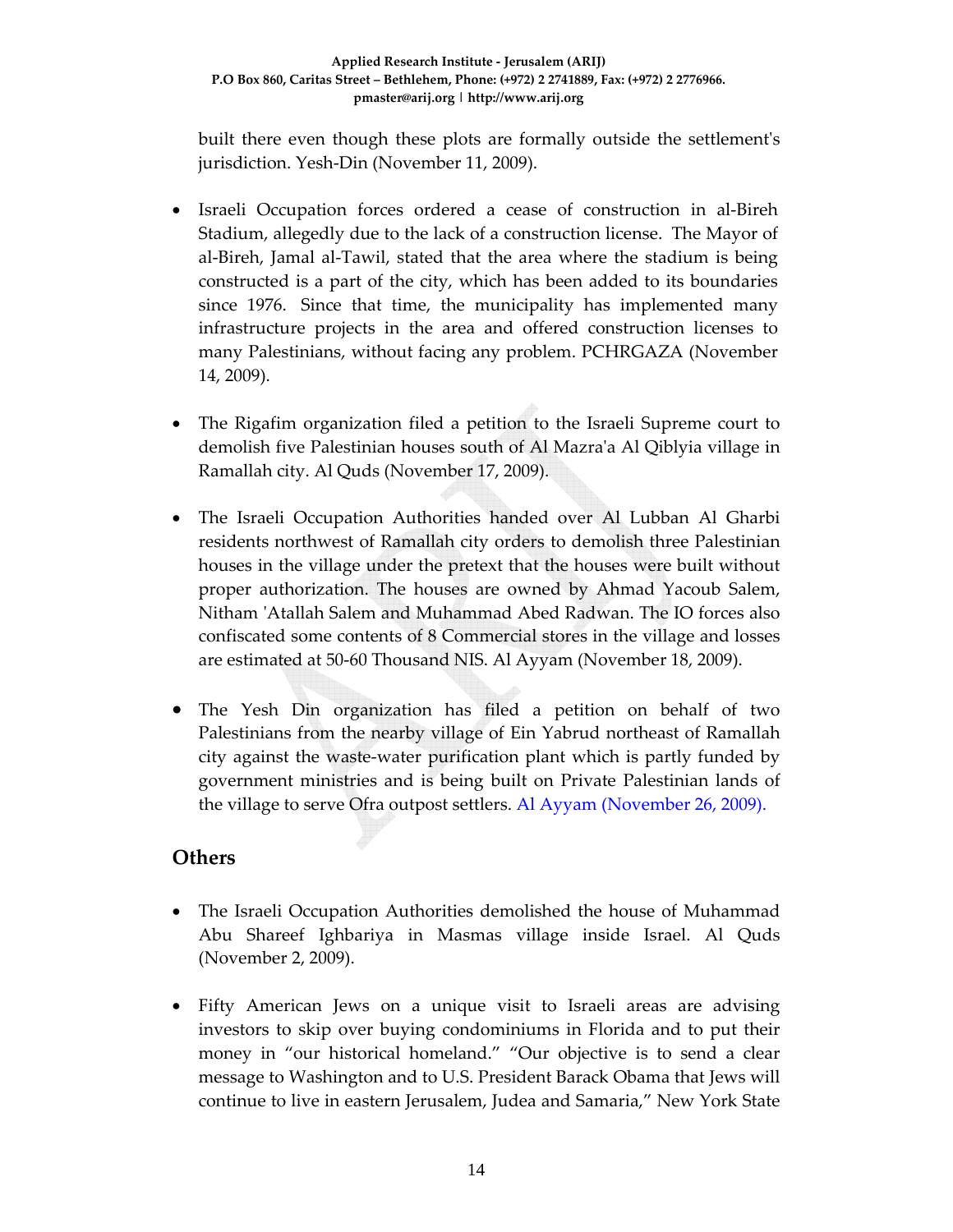Assemblyman Dov Hikind said on the first leg of a four‐day visit to those areas on Sunday. "Instead of investing in properties in Florida, we must consider buying homes in our historical homeland," he said. "We will show the Obama administration that Israel and Jews in the Diaspora will never accept [outside] orders where to live or where to build in our homeland. American Jews have an important obligation...to buy houses in these areas to secure their security and growth." INN (November 16, 2009).

- Prime Minister Benjamin Netanyahu announced that Israel would impose a 10‐month freeze on construction in West Bank settlements, saying the move was a bid to restart stalled peace talks with the Palestinians. During the press conference, Netanyahu said that the move would not be implemented in Arab East Jerusalem, which is viewed by Israel as a separate issue to be discussed in a final status agreement with the Palestinians. Netanyahu also added that the freeze applies only to new construction, meaning housing already underway will continue. Also the freeze will also not apply to construction that has already been authorized or to work on public buildings conducive to normal life in the territories. Haaretz (November 25, 2009).
- Yesh Din organization has been monitoring Police investigation of Palestinian complaints on damage caused to their fruit trees for the past four years, and finds out that some 40% of the incidents that the organization has monitored took place over the past 10 months. Most of the damage was inflicted on olive trees, but other types of fruit‐bearing trees, such as lemon and almond trees, were also harmed. Yesh Din monitored the investigation of 69 incidents where Palestinian‐owned trees were vandalized in the West Bank that the Samaria and Judea (SJ) District Police have been investigating. Not a single one of the 69 cases under police investigation that Yesh Din monitored has so far yielded an indictment against those suspected of involvement in vandalizing Palestinian‐owned trees. Yesh din (November 26, 2009).
- The Israeli Defense Minister Ehud Barak ordered the IDF to issue a temporary freeze order, but at the same time allowed the construction of 28 new public buildings in settlements. Haaretz (November 27, 2009).
- The Israeli settlers have stepped up new construction in an effort to get ahead of the restrictions imposed by the states. Hundreds of new housing units are in the process of construction, among other places in Bracha,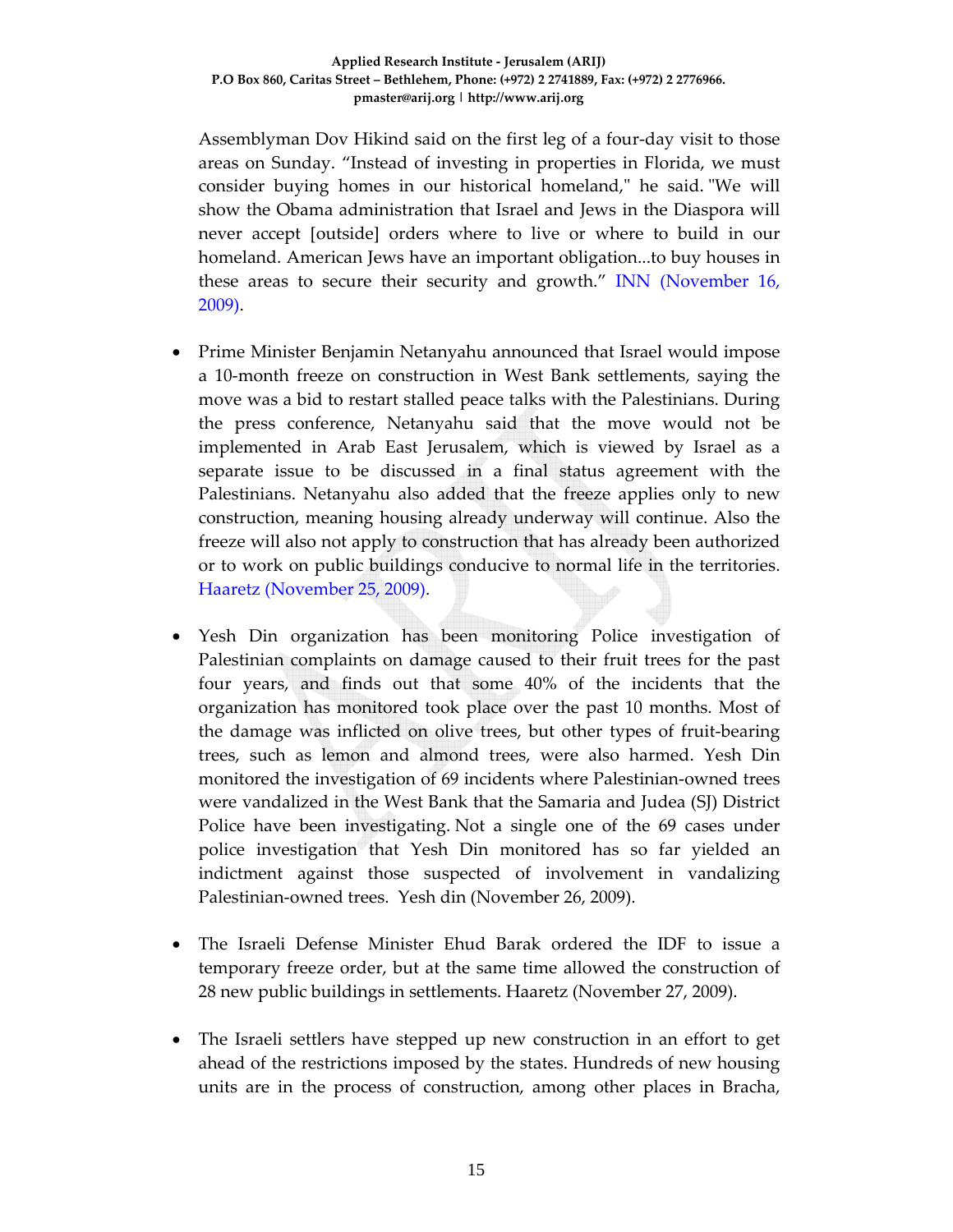#### **Applied Research Institute ‐ Jerusalem (ARIJ) P.O Box 860, Caritas Street – Bethlehem, Phone: (+972) 2 2741889, Fax: (+972) 2 2776966. pmaster@arij.org | http://www.arij.org**

Yitzhar, Eli, Shilo, Betar Ilit, Elazar, Carmel and Ma'on. Haaretz (November 27, 2009).

• Israeli settlers vowed to defy a government crackdown on West Bank construction by laying cornerstones in communities across the territory. Yishai Hollander, a spokesman for the settlersʹ said that there would be festive cornerstone ceremonies for new neighborhoods in multiple settlements in the next few days. Haaretz (November 29, 2009).

| Governorate   | Land        | Lands        | Uprooted         | Demolished       | <b>Houses</b>           |
|---------------|-------------|--------------|------------------|------------------|-------------------------|
|               | Confiscated | Threatened   | <b>Trees</b>     | <b>Houses</b>    | threatened              |
|               | (Dunums)    | of           |                  |                  | of                      |
|               |             | Confiscation |                  |                  | Demolition              |
|               |             | (Dunums)     |                  |                  |                         |
| Bethlehem     | $\bf{0}$    | 0            | $\bf{0}$         | $\bf{0}$         | $\mathbf{1}$            |
| Jerusalem     | 170         | $\bf{0}$     | $\bf{0}$         | 20               | 90                      |
| Jenin         | $\bf{0}$    | $\bf{0}$     | $\bf{0}$         | $\bf{0}$         | 0                       |
| Tulkarm       | $\bf{0}$    | $\bf{0}$     | $\bf{0}$         | $\bf{0}$         | $\bf{0}$                |
| Ramallah      | $\bf{0}$    | $\bf{0}$     | $\bf{0}$         | $\bf{0}$         | $\overline{\mathbf{4}}$ |
| <b>Nablus</b> | 40          | $\bf{0}$     | 97               | $\bf{0}$         | 15                      |
| Salfit        | $\bf{0}$    | 0            | $\boldsymbol{0}$ | $\bf{0}$         | 0                       |
| Jericho       | $\bf{0}$    | 0            | 0                | $\mathbf{0}$     | $\bf{0}$                |
| Gaza          | $\bf{0}$    | 0            | 0                | $\bf{0}$         | $\bf{0}$                |
| Qalqilyah     | $\bf{0}$    | $\bf{0}$     | $\bf{0}$         | $\bf{0}$         | 9                       |
| Hebron        | $\bf{0}$    | 400          | $\bf{0}$         | $\bf{0}$         | 11                      |
| Tubas         | $\bf{0}$    | 0            | $\bf{0}$         | $\boldsymbol{0}$ | 22                      |
| <b>Total</b>  | 40          | 400          | 97               | 20               | 152                     |

### **Monthly Violations Statistics – November 2009**